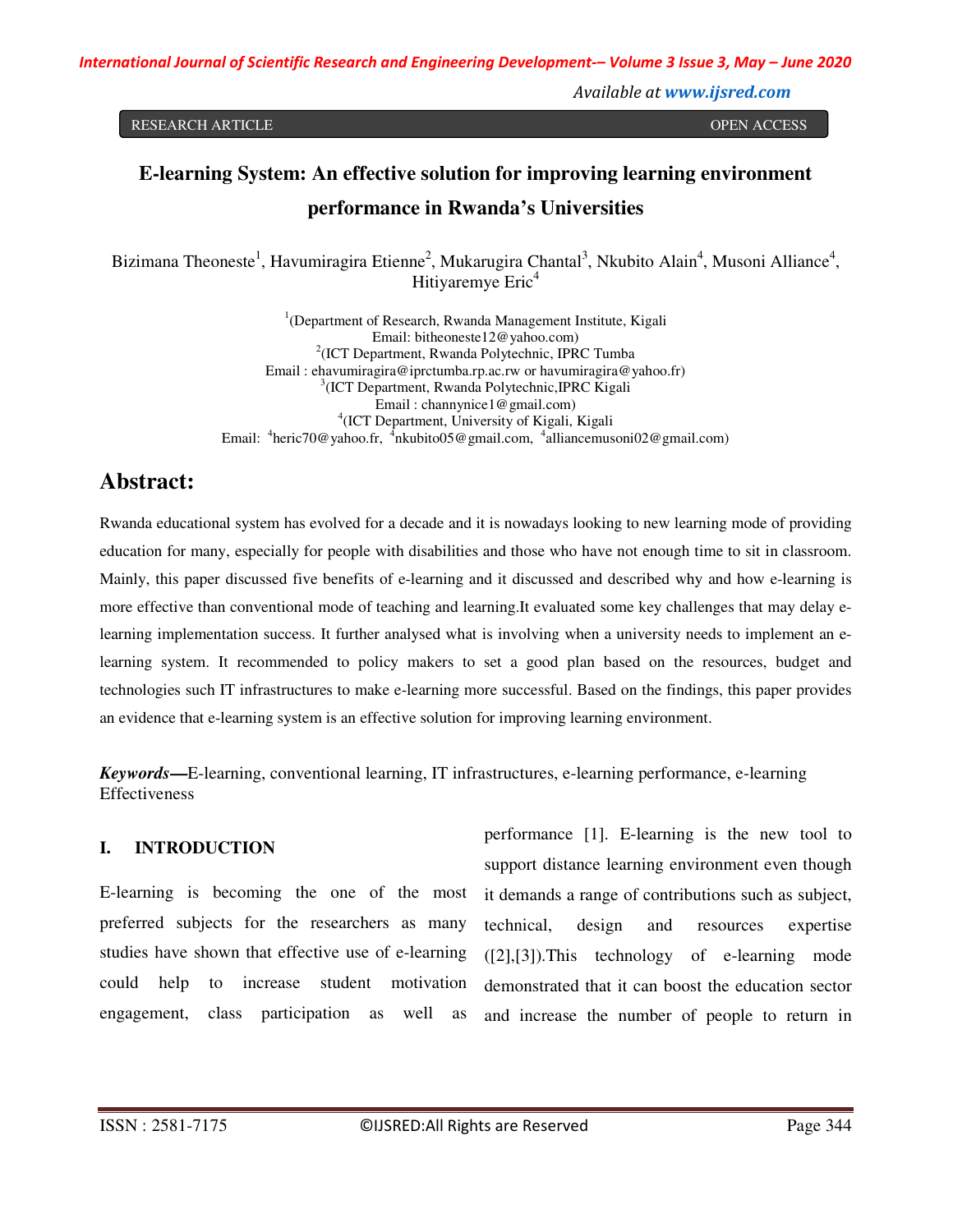school but not sitting in class but in their own places especially for those whit disabilities and others who are busy working but have an idea of studying or improving the skills by using online learning system [4]. For a decade, the Rwanda ICT sector has evolved and this let huge number of people to have accessibility to the ICT tools such as computers, laptops, smart phones and others ICT tools which can help in their daily communication. It is in this way Government of Rwanda brought an outstanding improvement to provide ICT utilities to many Rwandans and the Ministry of Education has to make an assessment of the use of ICT in the schools from Universities to Secondary schools as distance learning facility [5].

#### **II. LITERATURE REVIEW**

Before the introduction of E-learning, it obviously to attend the class to everyone who need to graduate for awarding a degree or certificate and at that time a University had to build many class rooms and pay a lot for international visitors to teach at university [6]. According to [7] defined e-learning as instruction delivered on computer by CD-ROM, internet or intranet, and in asynchronous and synchronous ways depending on the availability of ICT tools during sustainable implementation of elearning system.In the currently time, the e-learning system is to support people who need to study and do not have abilities to attend regular basis mode of attending classes such as the pregnant, the shifts

workers and so forth [8]. E-learning can be defined as the use of computer network technology, primarily over the Internet to deliver information and instruction to individuals [9]. In the time of learning environment when the short way to shortened the infrastructure and where you can interact with the learning situation by using combination of telecommunication and information technologies and ICT tools like tablets, smart phone, Mobile Phone and so forth just to have accessibility to online documents that could allow you to study remotely [10]. The distance learning would provide an assistance support in the learning sector where the number of classes will be increased virtually and minimize the classes as building materials will be transformed in the technology way [10]. The elearning system can be synchronous which means at the same time. This involves interaction of participants with an instructor via the web in real time for example case of virtual classroom which is a real class room online and also asynchronous elearning mode means not at the same time [3]. This allows the participants to complete the web-based training at their own pace without live interaction with the instructor and it is providing the convenience and flexibility on the stakeholders [11]. In the journey of the E-learning as distance learning solution where smart classrooms defined as important tool. The smart class room is the one thing to minimize the infrastructure cost as you build once the smart class rooms in the University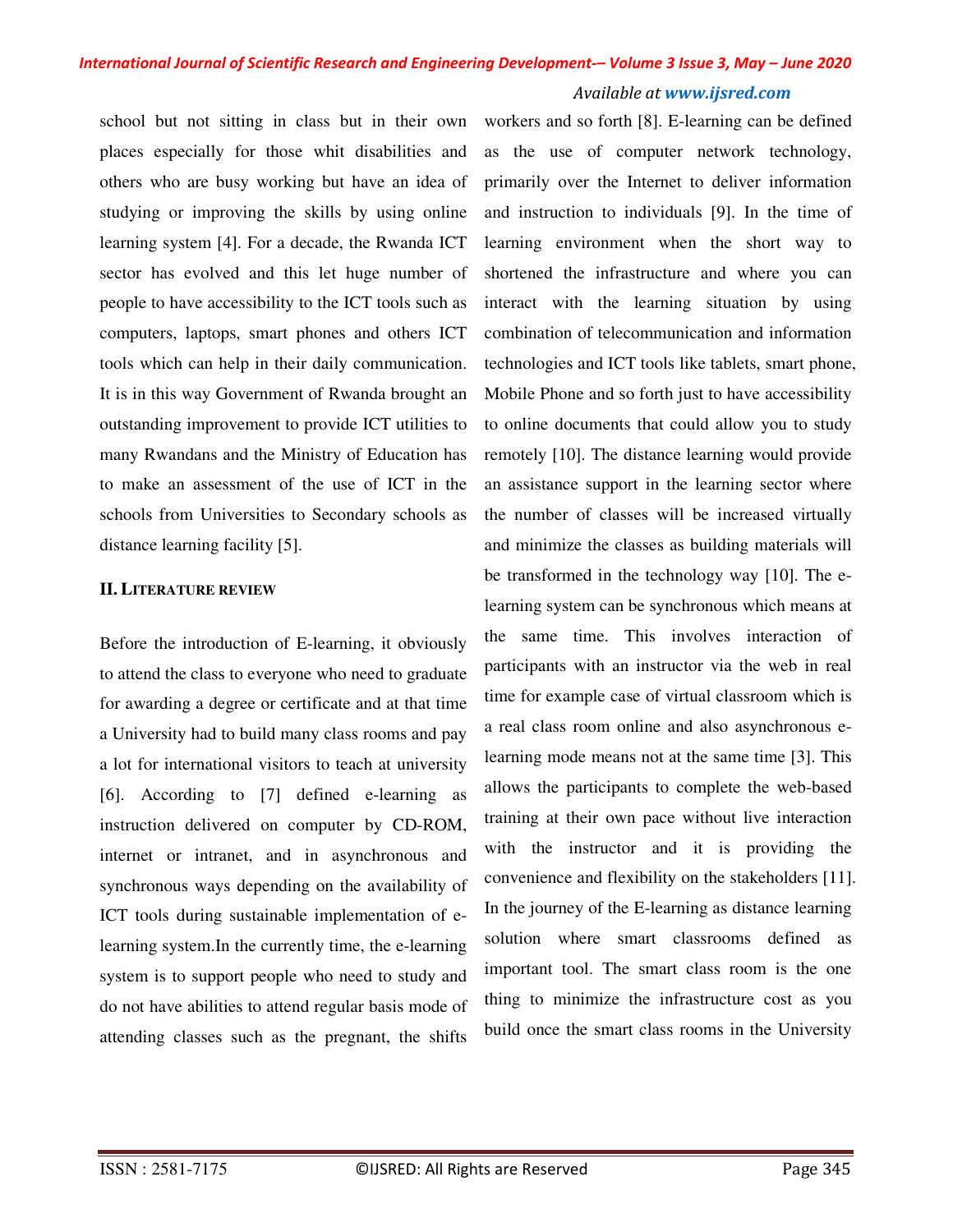*Available at www.ijsred.com*

and this smart class will being used for a long time as you upgrade the system only [12].

#### **III. METHODOLOGY**

This research paper based on the qualitative and quantitative research approaches through the use of arranged questionnaires as data instrument and interviews to persuade information from the targeted population  $(13)$ ,  $[14]$ ). In this research paper our sample size targeted was 210 and calculated by using Slovin's formula where the accuracy is 10 % ([15],[16]). Among 220 questionnaires, 178 were received back which indicated the good response rate of 80.909 and they were some stakeholders decided to participated in the interviews as well as questionnaires and all records considered, their support took in consideration. The selection of the sample of responders required to have enough knowledge about e-learning and that's why students and lecturers, instructors participated in this research paper.

#### **IV. FINDINGS BASED ON THE OBJECTIVES OF THE RESEARCH PAPER**

This paper is based on the main objective which is to find out that e-learning system is an effective solution for improving learning environment. This paper also covered four specific objectives which are following:

i. To examine the available benefits on the University which adopt e-learning system.

- ii. To investigate the effectiveness of elearning in the learning environment.
- iii. To promote interlocutors to know what is involved in implementation of an e-learning system.
- iv. To identify the main key challenges preventing E-learning success in Universities and high schools.

## **A.** *The available benefits on the Universities in term of using an e-learning system*

In this research paper, we analyzed six questions as covered in our research survey questionnaire to answer our research question about the benefits of e-learning in the universities. Those questions are the following as shown in Figure 1. QtnA: Elearning increased learner's convenience as the leaners have access to asynchronous e-learning at any time. QtnB: E-learning system has ability to track learner activities and mastery of material for example through Quiz score. QtnC: E-learning support delivery training to many stakeholders. QtnD: E-learning appeals to organization that has a strong need or desired to deliver consistent training across multiple locations. QtnE: E-learning has the potential to manage the growth in the amount of information that stakeholders need to learn. QtnF: Organizations also need the use of e-learning as cost saving measure, particular when they want to reduce travel and classroom cost.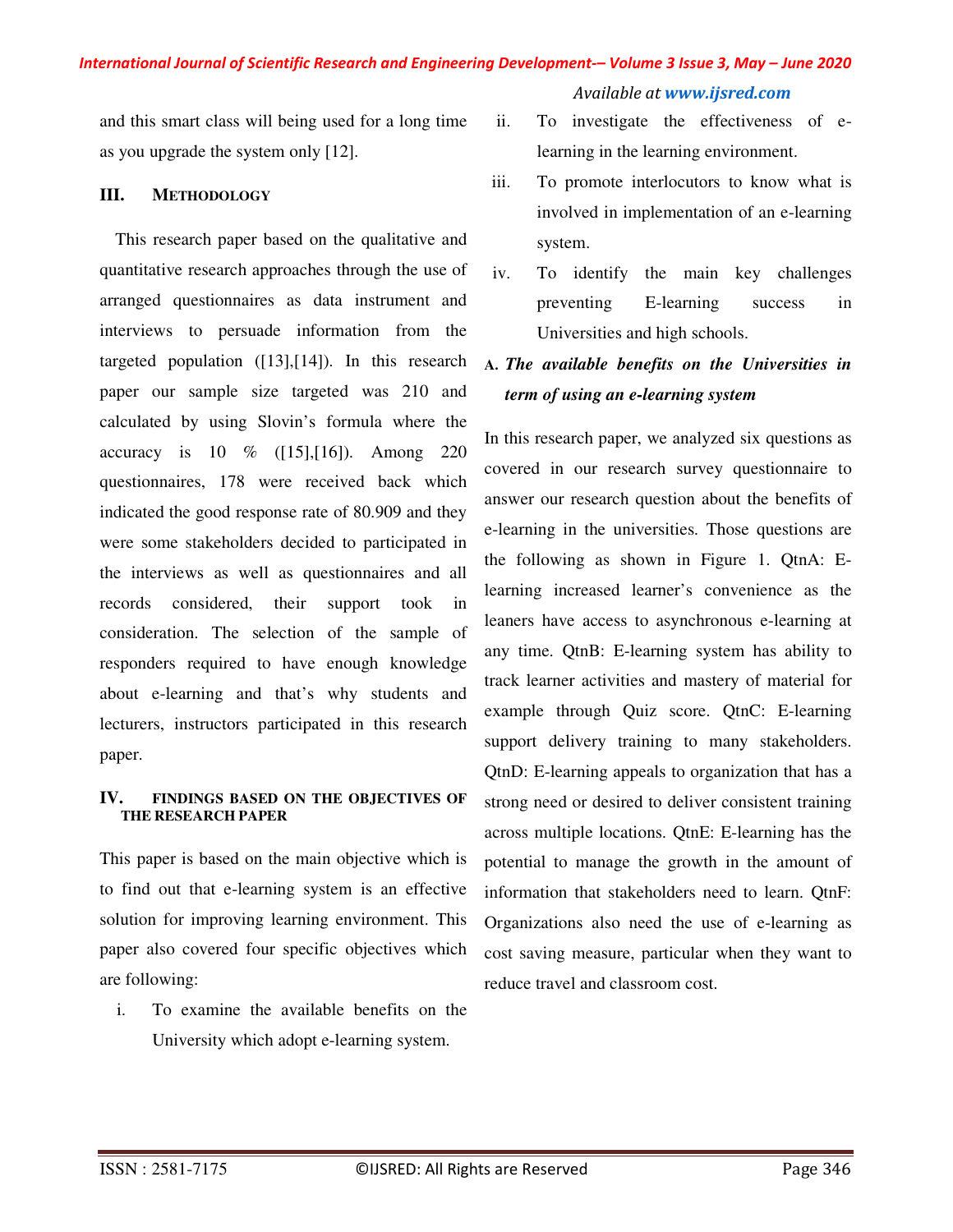#### *International Journal of Scientific Research and Engineering Development of Development-– Volume 3 Issue 3 3, May – June 2020*



#### **Fig.**1Available E-learning benefits.

 From **QtnA**: In our research, the findings showed that stakeholders understood how an e learning increases learners' convenience well at learning increases learners' convenience well at<br>higher level. It shows that an e-learning can increase the convenience especially when it comes in asynchronous matter as rated at 98.0%. Some individuals who did not agreed or disagreed to this question as they rated at 2.0% Some individuals who did not agreed or disagreed to this question as they rated at 2.0% and it is not a big number but not also to be ignored and this meant that some individuals such as students and instructors would need ignored and this meant that some individuals<br>such as students and instructors would need<br>more clarifications to know about e-learning so that everyone has an idea about e-learning convenience.QtnB: The findings showed another benefit of an e-learning system that it has ability to track learner activities and mastery of material for example through Quiz score and this question rated at 97.0%. In the e-learning world, e-<br>
at an it on the case of the case of the case of the case of the case of the case of the case of the case of the case of the case of the case of the case of the case of the case of the case of the case of the case of th

# E-learning benefits<br>
anotographic strength can be a stem to provide the stem track learning to example when it required. In this way, records<br>
and the celestrating for<br>  $\frac{2\pi k}{\sqrt{2k}}$  and  $\frac{2\pi k}{\sqrt{2k}}$  and  $\frac{2\pi k}{\$ an organization such as university can tract<br>easier and keeping information of all that have participated in the e-learning training for example when it required. In this way, records would be kept easier as they use electronic materials and tracking learners become an easier way. QtnC: The findings showed that E-learning supports delivery training to many stakeholders supports delivery training to many stakeholders<br>and rated at 97.0%. By using e-learning for training, at once you can train more stakeholders than in conventional mode. This brought the best way of many organizations which need to training, at once you can train more stakeholders<br>than in conventional mode. This brought the best<br>way of many organizations which need to<br>provide training for many stakeholders and this way also reduces cost and infrastructures. QtnD: way also reduces cost and infrastructures. QtnD:<br>The findings showed that E-learning appeals to organization that have a strong need or desired to deliver consistent training across multiple<br>locations and rated at 90.0%. The e-learning can locations and rated at 90.0%. The e-learning can support online training and this training can be accessed to many from different multiple locations. It is no need to be at the same class but you have to be in good position of having ICT resources that can help you to access such online training. QtnE: In this resear showed that University could use e e-learning as cost saving measure, especially when they want to reduce travel and classroom cost and rated at 97.0%. Not only for reducing travel and classroom cost but can reduce all cost that should went through infrastructures as they build once smart class rooms and only what remaining learning training for<br>d. In this way, records<br>us they use electronic<br>urners become an easier<br>showed that E-learning support online training and this training can be<br>accessed to many from different multiple<br>locations. It is no need to be at the same class but<br>you have to be in good position of having ICT<br>resources that can help you to ac to reduce travel and classroom cost<br>97.0%. Not only for reducing<br>classroom cost but can reduce a<br>should went through infrastructures<br>once smart class rooms and only wh

*Available at www.ijsred.com*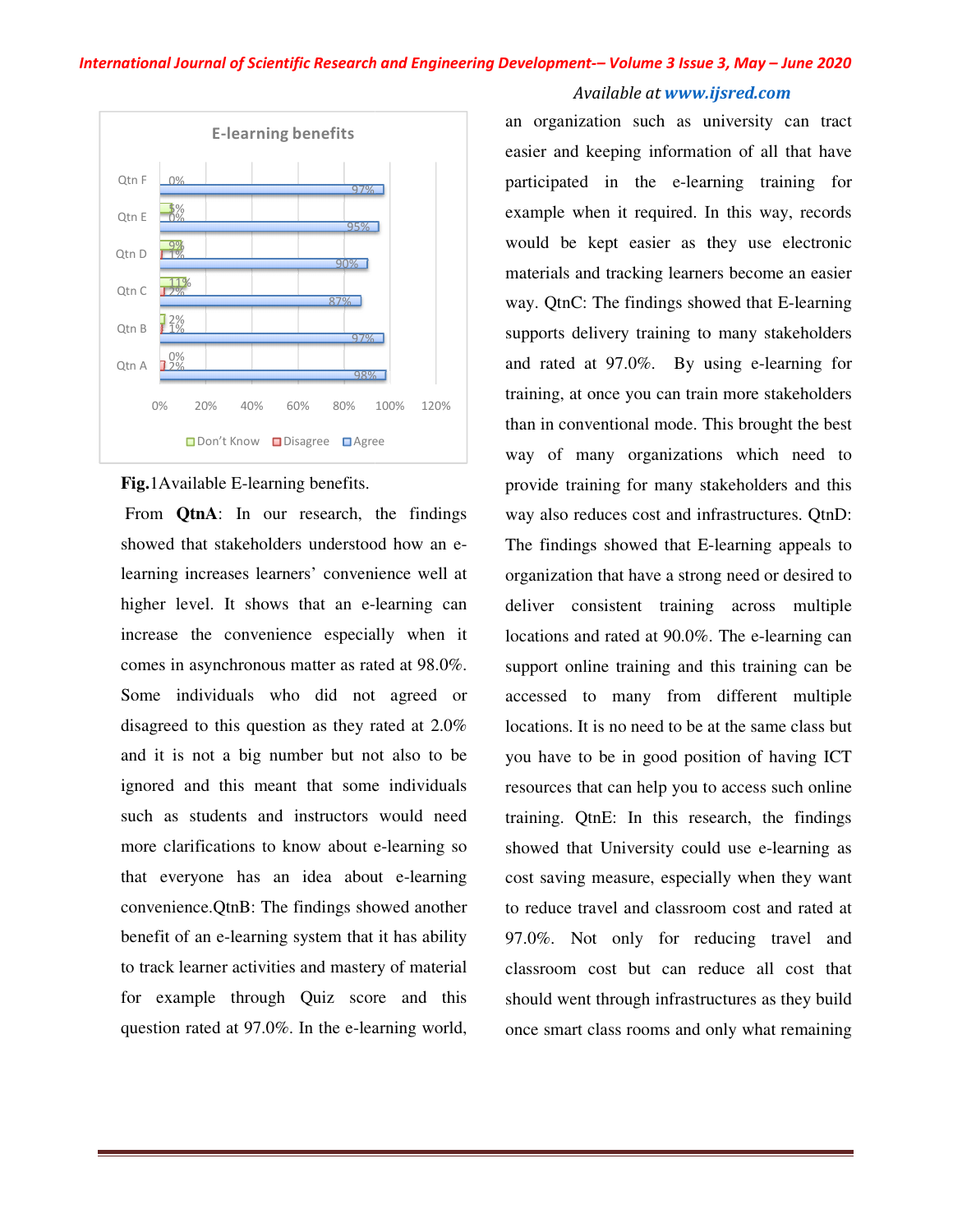## *International Journal of Scientific Research and Engineering Development-– Volume 3 Issue 3, May – June 2020*

*Available at www.ijsred.com*

is to upgrade the system as many good technologies arise day to day. QtnF: the findings showed that e-learning system has the potential to manage the growth in the amount of information that stakeholders need to learn and they ranked at 95.0%. As it is easier to track what stakeholders need through online than conventional mode.

## **B.** *The main reasons why e-learning is an effective way*

In this research, we studied the key reasons to provide why an e-learning system is keen to be used an effective solution to learning environment. When you compare to the current mode of learning mostly paper based, there is an improvement in the learning environment among users as it is likely to be more convenient than current mode class room teaching. This research based on the research survey where we brought five questions to the responders so that they discuss about why e-learning is effective way in learning environment. Therefore, the rankings were noted. Here are the six questions are analyzed from the findings. QTNE1: E-learning Technology is good effective than classroom mode as it is the greener option. QTNE2: Elearning tools such as Moodle, eLeap deliver effective services to learners. QTNE3: Students learn more than they do in traditional courses. QTNE4: Retention rates are higher with online

learning. QTNE5: Online learning requires less of a time investment. QTNE6: More frequent assessment can reduce distractions. The findings are shown in Fig. 2.



**Fig. 2**Reasons why e-learning is an effective way.

As indicated in Fig. 2 the findings described as follow: For **QTNE1**: The findings showed that elearning technology is more-good effective than classroom mode as it is the greener option and ranked at 90% as it is good effective than class room teaching mode and 10% added for the rest who would require some more clarifications as some may think the technology relatively new to know everything about it. **QTNE2**: In our research paper, the responders have to balance the e-learning management platforms tools such as Moodle, eLeap and consider also to the current mode of learning and see what it can deliver effective services to learners between the e-learning and conventional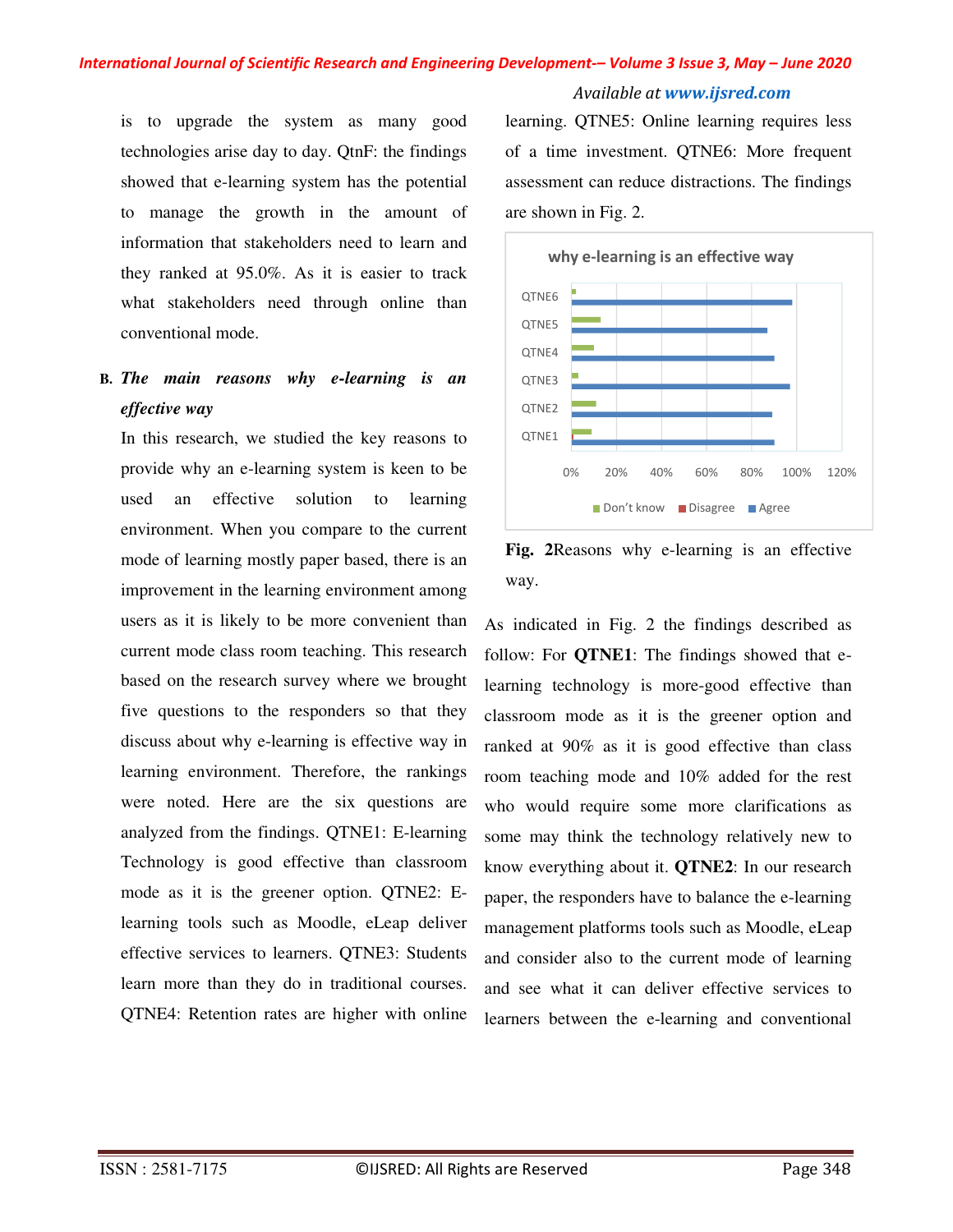### *International Journal of Scientific Research and Engineering Development-– Volume 3 Issue 3, May – June 2020 Available at www.ijsred.com*

learning. The findings showed that e-learning system delivers effective services to learners in good position as it ranked at 89% compared to rest of 11%. **QTNE3**: In this research paper, the findings showed that students learn more than they do in traditional courses as they ranked at 97% and the rest for 3% in total. This means that online services such as courses are more attractable when you compare to the conventional learning. **QTNE4**: The findings showed that retention rates are higher with online learning and ranked at 90%. Many stakeholders especially students said that they are more attractive in the online content as they have full control. They can control what their instructors posting to their platform and know when coursework arrived to the platform and when it needed to submit the work as they access to the online contents. Here the communication between the students and lecturers become very close and easy.**QTNE5**: The findings showed that online learning requires less of a time investment as they ranked at 87%. In another way, how students use less time when you compare to the conventional mode is how they can set their goals according to the time they spent when they waiting instructors and time they spent to arrive to school, even the time they will stay with instructor in the class room. In the online learning, as they see the course on their platform, they read the note from their place and follow the instruction according the deadline if it is the coursework to submit. We have discovered

that many students like this as they can even work on their online course in their time set as they want in term there is no deadline.

**QTNE6**: The findings showed that more frequent assessment can reduce distractions as ranked by responders to higher level of 98%. In this research, we discovered that as the students like the process work assessment as that in term of the assessment to submit they can work for it in progress time and they supervisor could check what they are doing to be sure the progress of the assessment. The lectures also like this as they check how their students are progressing in the courses work and this is a very good when it needs more days to go for submitting the thesis, the supervisor would check a week per week the progress of the students he/she supervised as provide assistance as needed which is very important when it comes early.

# **C.** *What is involved in implementing an e-learning system?*

In this research, we provided four questions that would answer our research questions. Those questions are noted like **QtnB1**: To developing a workable plan by analysing the current situation by gathering factual data. **QtnB2:** Evaluate the system's effectiveness and user satisfaction. **QtnB3**: Arrange the resources available with the budget to fit with the number of stakeholders. **QtnB4**: To list the features as required or desired so that you are sure to get the necessary elements before using up your budget. The Fig. 3 illustrates what involved in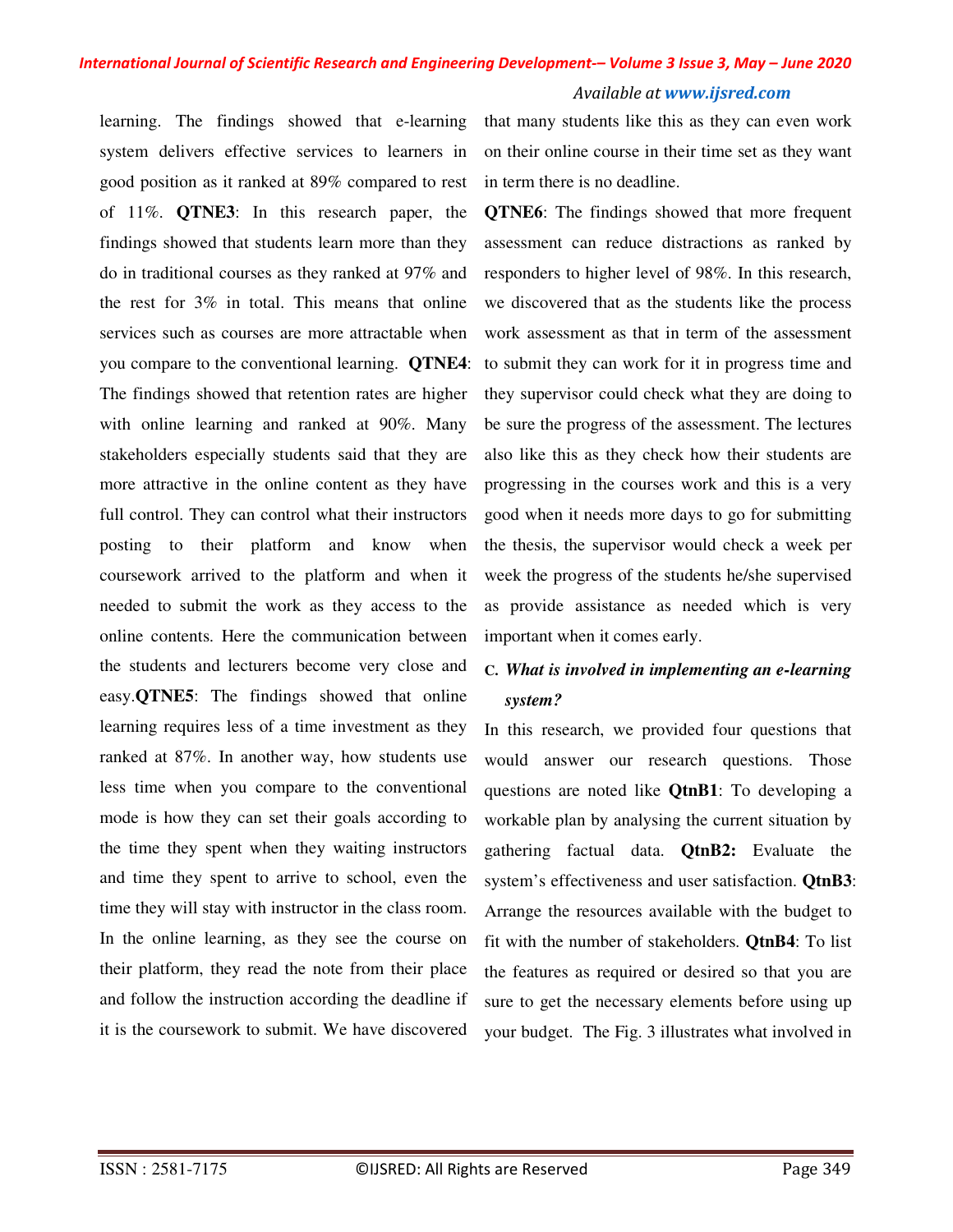# *International Journal of Scientific Research and Engineering Development of Development-– Volume 3 Issue 3*

*Available at www.ijsred.com*

implementing an e-learning system as ranked by responders.



**Fig.3** what involved in implementation of e learning

In **QtnB1:**The findingsshowed that developing a workable plan by analyzing the current situation by gathering factual data is the good action as they ranked at 90%. Here, an organization or a university has to set a plan based on the current situation and know what they will need in place by referring to the number of the courses they will implement and as well the number of stakeholders who will involve in this stage as well as students and their instructors. **QtnB2**: The findings showed that by evaluating the system's effectiveness and user satisfaction involved in the implementation of e-learning as they ranked at 95%. It is crucial to evaluate the system's effectiveness and check what to add according to the current conventional mode of teaching and that the stakeholders will be Examing system as ranked by some that in the metallic of e-learning and the dentroined on the dentroined and the discover of the discover of the discover of the discover of the discover of the discover of the current situ

meet user satisfaction.

mylennetting an e-learning system as ranked by satisfied as long as you set well your system to<br>
reprenentation of e-learning<br>
consideration of the material contraction of the moment contraction of the moment of such as<br> **QtnB3**: The findings showed that it is very important to arrange the resources available with the budget to fit with the number of stakeholders as they ranked at 89%. We discussed before that as you have set the goal, the institution has to arrang the resources available and balances the resources to see if they fir in their plan according to what the number of stakeholders will use the system. It is number of stakeholders will use the system. It is<br>essential to look for the budget it will fulfil the needs. **QtnB4**: In our research, the findings showed that it very nice to list the features as required or desired so that you are sure to get the necessary elements before using up your budget and it ranked at 98% by responders. The essential is that once you have to go in the new system, online learning environment for example that is very important to manage the budget with what the institution needs by setting up a list of all features to implemented. Figure 100% 120%<br>
Available at www.ijsred.com<br>
Available at www.ijsred.com<br>
as ranked by satisfied as long as you set well your system to<br>
meet user satisfaction.<br> **QtnB3**: The findings showed that it is very<br>
important to **B3:** The findings showed that it is very ortant to arrange the resources available with budget to fit with the number of stakeholders as  $\nu$  ranked at 89%. We discussed before that as have set the goal, the institution In Findings showed<br>
It it very nice to list the features as required or<br>
ired so that you are sure to get the necessary<br>
ments before using up your budget and it ranked<br>
98% by responders. The essential is that once<br>
1 ha

## **D.** The main key challenges preventing e-learning *success in the universities*

 In this paper, we have set four questions as indicating in Fig.4 for the responders to help us find<br>what are the challenges preventing an e-learning what are the challenges preventing an e-learning success in the universities. QtnA1: It is Relatively new. QtnA2: Wrong Approach to content development. QtnA3: Wrong authoring tools and Wrong system employed for training. QtnA4: Wrong level of investment. in the universities. QtnA1: It is<br>2tnA2: Wrong Approach to<br>nent. QtnA3: Wrong authoring<br>system employed for training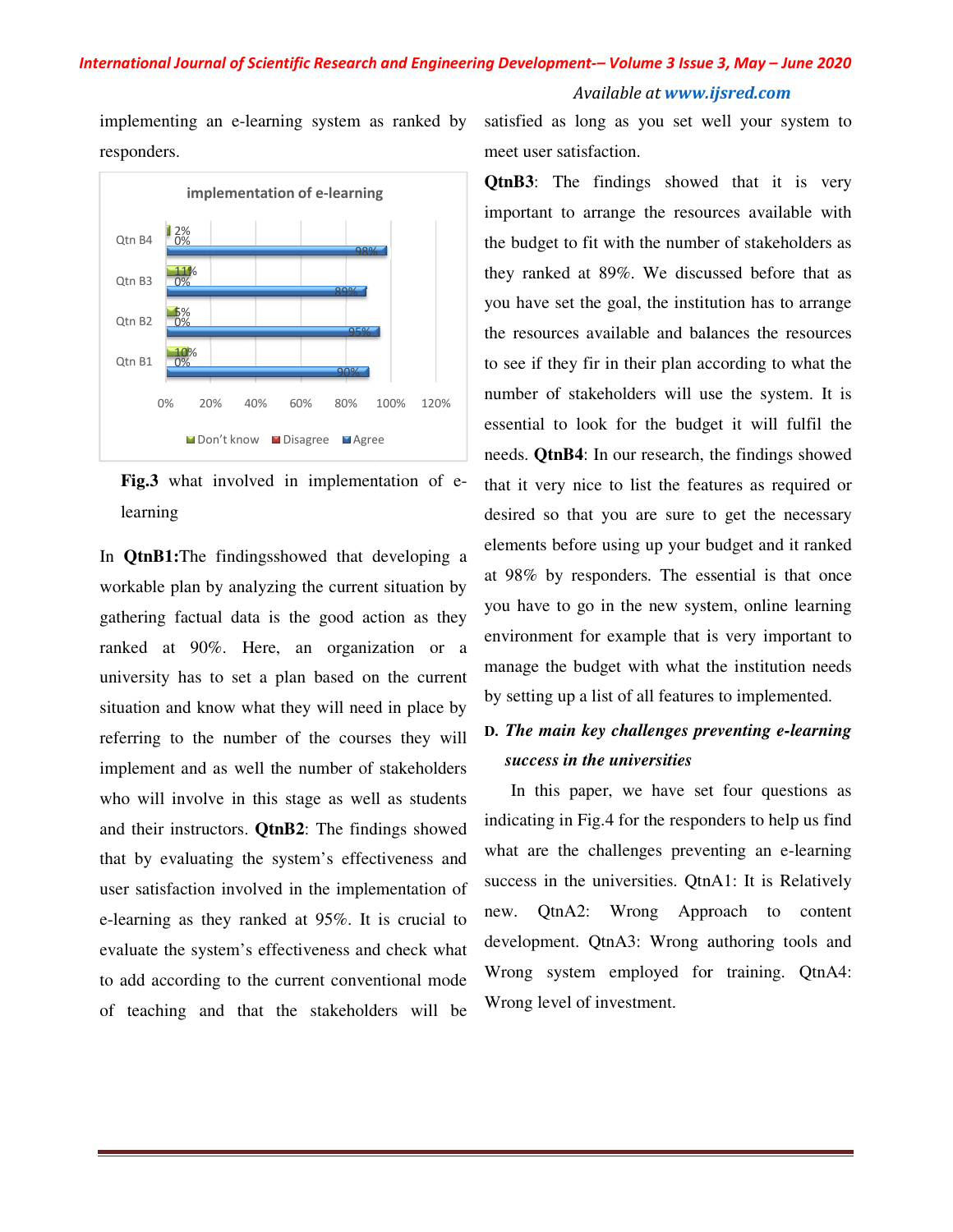### *International Journal of Scientific Research and Engineering Development-– Volume 3 Issue 3, May – June 2020 Available at www.ijsred.com*



**Fig. 4**E-learning challenges

 In **QtnA1**, the findings in Fig.4 show that elearning as it relatively new and it the challenge as mostly in many countries that it can be the challenges in some universities and they ranked at 70% and total of 30% disagreed to this statement as they think about another challenge. 30% of the responders not agreed to this statement as they think in another way. It is a big number not to be ignored and it was explained as for example in the University of Rwanda, they have this e-learning for a decade which means they are experiencing it whereas other universities such as Kigali Independent University and Unilak still in the last phase of its implementation and that is why some agreed that the e-learning is relatively new in their institutions. In **QtnA2,** the findings showed that the wrong approach to content development is the challenge that preventing e-learning success in the university and they ranked at 80% and the rest stayed for 20% for the responders who have seen this in another side. It is obvious to know that

wrong approach to content development becomes the challenge as if the institution does not care to putting important ideas or actions intended to deal while implementing the e-learning system.In **QtnA3,** the findings showed that wrong authoring tools and wrong system employed for training is the challenge and they ranked at 86% and the rest of responders have seen this in another side. In **QtnA4**, the findings showed that the wrong level of investment is the challenge and they ranked at 89% whereas the rest of 11% have seen this in another side.

### **V. CONCLUSIONS AND FUTURE STUDY**

This paper presentsthemain objective which was to find out how e-learning system is an effective solution for improving learning environment and our research questions helped to find answer. We discussed and described why and how e-learning is more effective than conventional mode of teaching and learning and we evaluated some key challenges that may delay e-learning implementation success. We also described the benefits available in the use of e-learning in the universities and we further analysed what is involving when a university needs to implement an e-learning system. It needs to set a good plan based on the resources, budget and technologies such IT infrastructures to make elearning more successful.The e-learning would not totally replace the current mode of teaching but both modes are important to be used because some